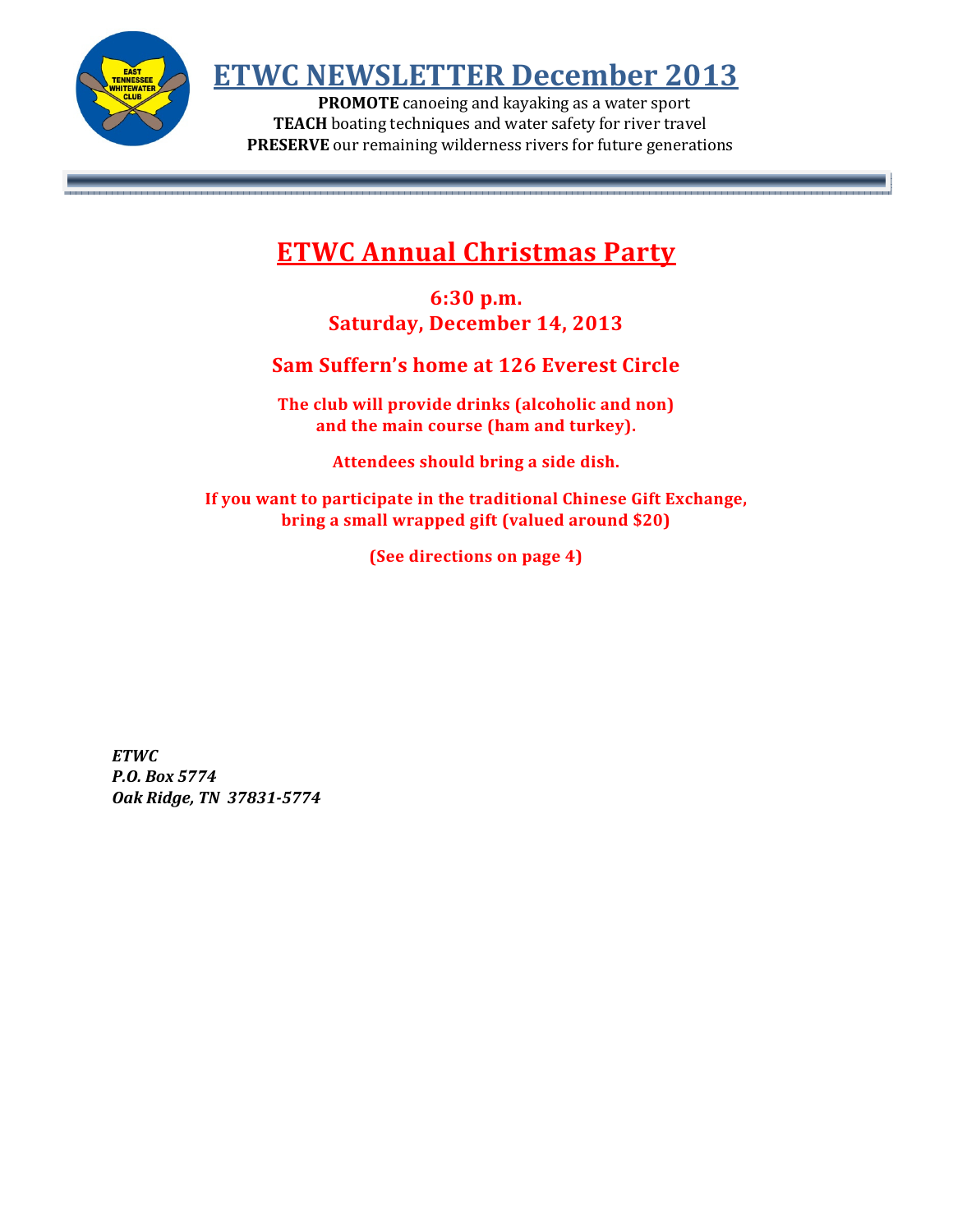| President               | Rick Zingg         | 865-675-4184 | zinggds@gmail.com       |  |  |  |  |  |
|-------------------------|--------------------|--------------|-------------------------|--|--|--|--|--|
| <b>Vice President</b>   | David Fox          | 865-483-5914 | oakridgefox@aol.com     |  |  |  |  |  |
| <b>Secretary</b>        | Jimmy Groton       | 865-805-9908 | groton87@comcast.net    |  |  |  |  |  |
| Treasurer               | Kary Scarborough   | 865-483-7525 | Fcscarbo@bechtel.com    |  |  |  |  |  |
| <b>Newsletter</b>       | <b>Bill Lewis</b>  | 865-387-7821 | bill.lewis865@gmail.com |  |  |  |  |  |
| <b>Roll Practice</b>    | Jason Darby        | 865-803-1899 | wepaddle@bellsouth.net  |  |  |  |  |  |
| <b>Trip Coordinator</b> | Ken Schneider      | 865-671-0673 | ken48work@yahoo.com     |  |  |  |  |  |
| <b>Membership</b>       | <b>Bill Wilder</b> | 865-603-7984 | W_Wilder08@comcast.net  |  |  |  |  |  |
| Conservation            | John Wisinger      | 865-851-9087 | john.wisinger@gmail.com |  |  |  |  |  |
| <b>Safety</b>           | Jay Wright         | 931-265-9503 | jwright0627@yahoo.com   |  |  |  |  |  |
| <b>Kayak Clinic</b>     | Rick Zingg         | 865-675-4184 | zinggds@gmail.com       |  |  |  |  |  |
| Webmaster               |                    |              |                         |  |  |  |  |  |

## **OFFICERS**

# Please keep your dues up to date!

If you want to pay online via PayPal, fill out the form at: http://www.etwcweb.com/concrete/membership/online\_form Or, send Kary your \$15 check payable to ETWC along with the membership form at the end of this newsletter to:

> ETWC P.O. Box 5774 Oak Ridge, TN 37831-5774

## NEWSLETTER DEADLINE – 7TH OF EACH MONTH

Newsletter Editor: Bill Lewis Phone: 865-387-7821 Email:bill.lewis865@gmail.com Photos in jpeg, gif, or bmp format. Reports and Classifieds as a Word or Text File Document. Newsletter is emailed in PDF Format-contact the editor for information.

Check out our website at http://www.etwcweb.com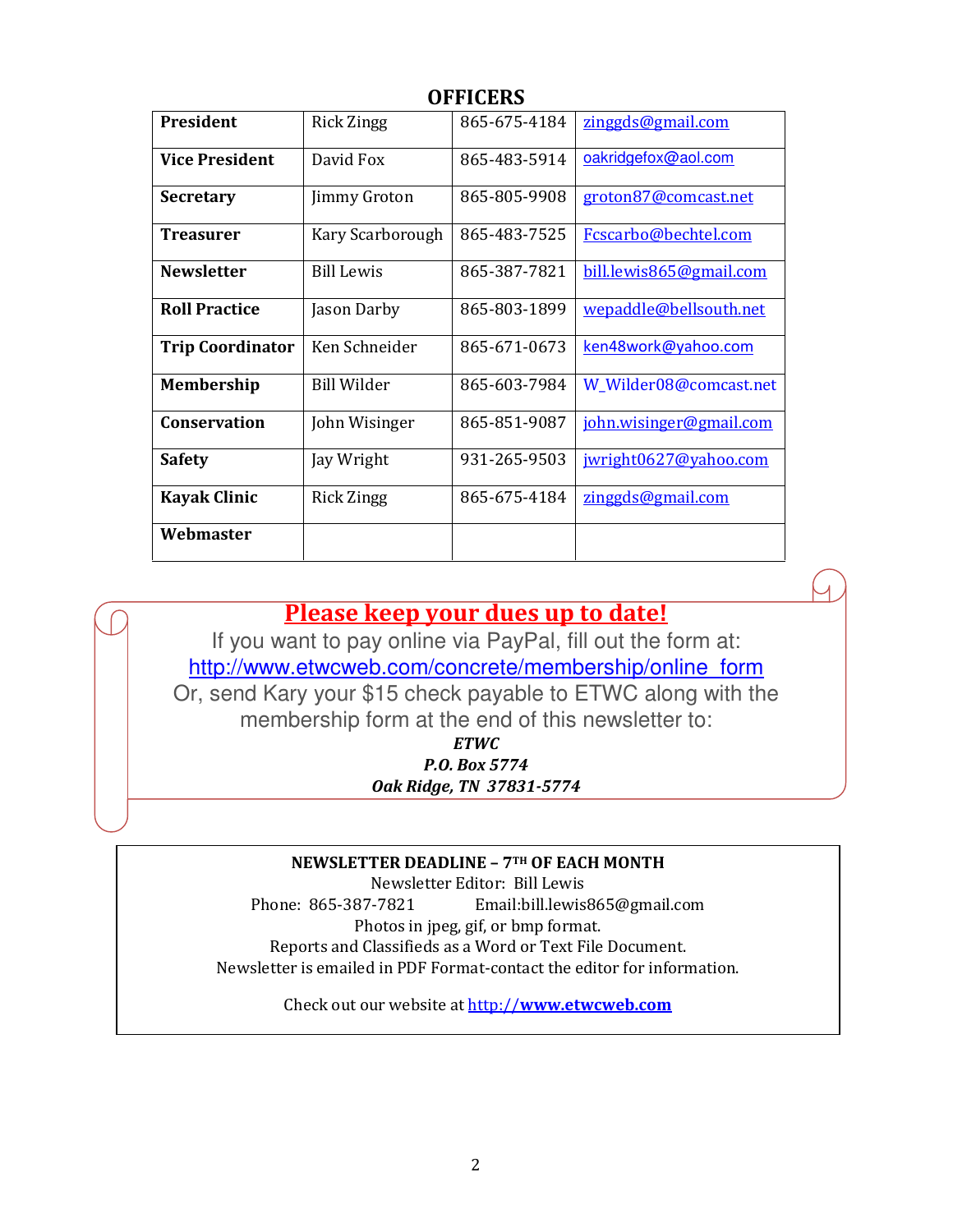# East Tennessee Whitewater Club Business

### East Tennessee Whitewater Club

#### Minutes

#### October 15, 2013

#### Treasurer's Report

Kary reported that we have \$542.20 in our checking account and \$6,437.05 in savings.

#### Roll Practice

Kary reported that we netted about \$1.50 on the cost of roll practice at the Oak Ridge pool. She also said that the costs for roll practice will likely increase for the coming indoor season. She estimated that we need to average about 10 or 11 boats per session to break even. She passed around a signup sheet for people to take care of roll practice.

#### Clinic

Kary reported that we netted about \$607 on the clinic last June despite the lower enrollment.

#### Donations

Kary reviewed the Club's donations for last year and we discussed gifts for this year. Everyone agreed to support the groups we supported last year and to add Tennessee Clean Water Network to our list. We will vote on these at the December meeting.

| Group                                                | <b>Suggested Donation</b> |  |  |
|------------------------------------------------------|---------------------------|--|--|
| American Canoeing Association                        | \$125                     |  |  |
| <b>Cumberland trail Conference</b>                   | \$100                     |  |  |
| National Parks Conservation Association              | \$100                     |  |  |
| Tennessee Clean Water Network                        | \$100                     |  |  |
| American Whitewater                                  | \$200                     |  |  |
| <b>Friends of the Smokies</b>                        | \$100                     |  |  |
| <b>Tennessee Citizens for Wilderness</b><br>Planning | \$200                     |  |  |
| <b>Total Proposed Donations for 2013</b>             | \$925                     |  |  |

## Conservation

We talked about issues related to protecting the view from Lilly Bluff where 63 acres of land is currently for sale but outside the Proclamation Boundary of the National Park Service property, the proposed water withdrawal permit application for Crab Orchard Utility District to withdraw water from Daddy's Creek under certain conditions, the annual river clean-up/float trip on the Obed in late March, and the possibility of having a similar event on the Big South Fork.

## Holiday Party

Sam agreed to host the Holiday Party at his place on Saturday, December 14. ETWC will provide a ham and a turkey and various other things. Attendees should bring a dish to share for supper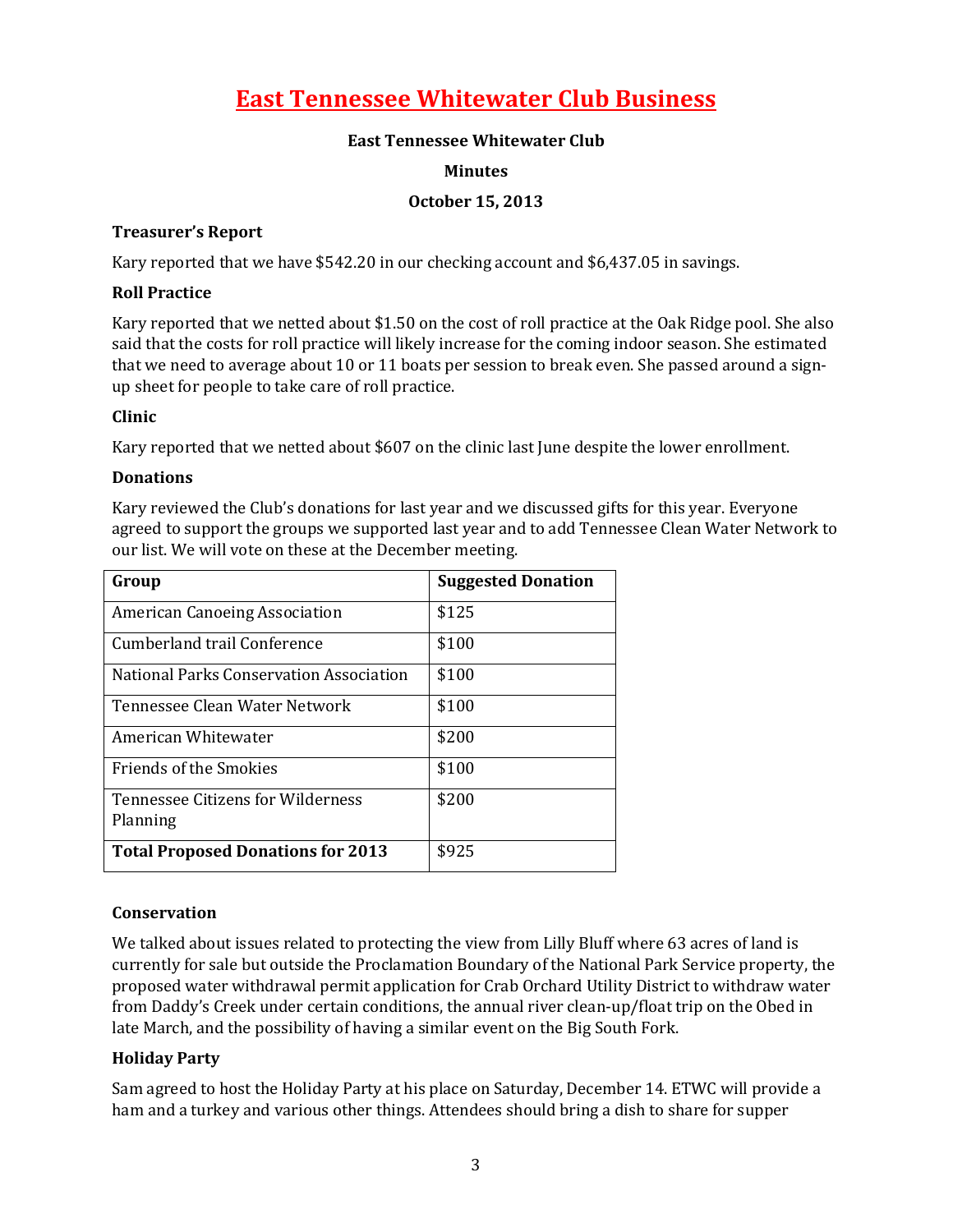and/or dessert and a gift if you desire to participate in the now world famous gift exchange extravaganza that is often copied but never equaled.

Directions from Knoxville:

Take Rt 62 into Oak Ridge. At the Y-12 Federal Credit Union take a right onto Lafayette Avenue. Once on Lafayette Avenue go to the fourth traffic light, this should be the Oak Ridge Turnpike. Go right onto the Oak Ridge Turnpike. Travel past the Sonic and through the red light at Fairbanks Road. The Oak Ridge Veterinary Clinic will be on the right take the next left at the former Mattress Outlet Store (now closed). Travel a short block to a tee in the road. Turn right onto California Avenue, at the intersection with Delaware Avenue bare right; staying on California Avenue. Go to the top of the hill (approximately 1.1 miles).Take a right on East Drive, travel 300 yards and turn left onto Everest Circle. Sam's house is the second house on the left.

In case these directions don't work for you give Sam a call (483-4800), and he will talk you in. See you Saturday.

## Officers for 2014

We put together the following slate of candidates for ETWC officers in 2014. We still need a volunteer for Safety Coordinator.

| President        | <b>Jan Anderson</b>                      |  |  |  |
|------------------|------------------------------------------|--|--|--|
| Vice President   | Diana Cochran                            |  |  |  |
| Secretary        | Jimmy Groton                             |  |  |  |
| Treasurer        | Kary Scarborough                         |  |  |  |
| Newsletter       | <b>Bill Lewis</b>                        |  |  |  |
| Roll Practice    | Jason Darby                              |  |  |  |
| Trip Coordinator | Ken Schneider                            |  |  |  |
| Membership       | Bill Wilder                              |  |  |  |
| Conservation     | Jimmy Groton                             |  |  |  |
| Safety           | 7                                        |  |  |  |
| Kayak Clinic     | Ken Schneider                            |  |  |  |
| Webmaster        | Billy Bob Scarborough and Benny<br>Hicks |  |  |  |

## Next Meeting

Our next meeting will be the Holiday Party at Sam Suffern's house on Saturday, December 14.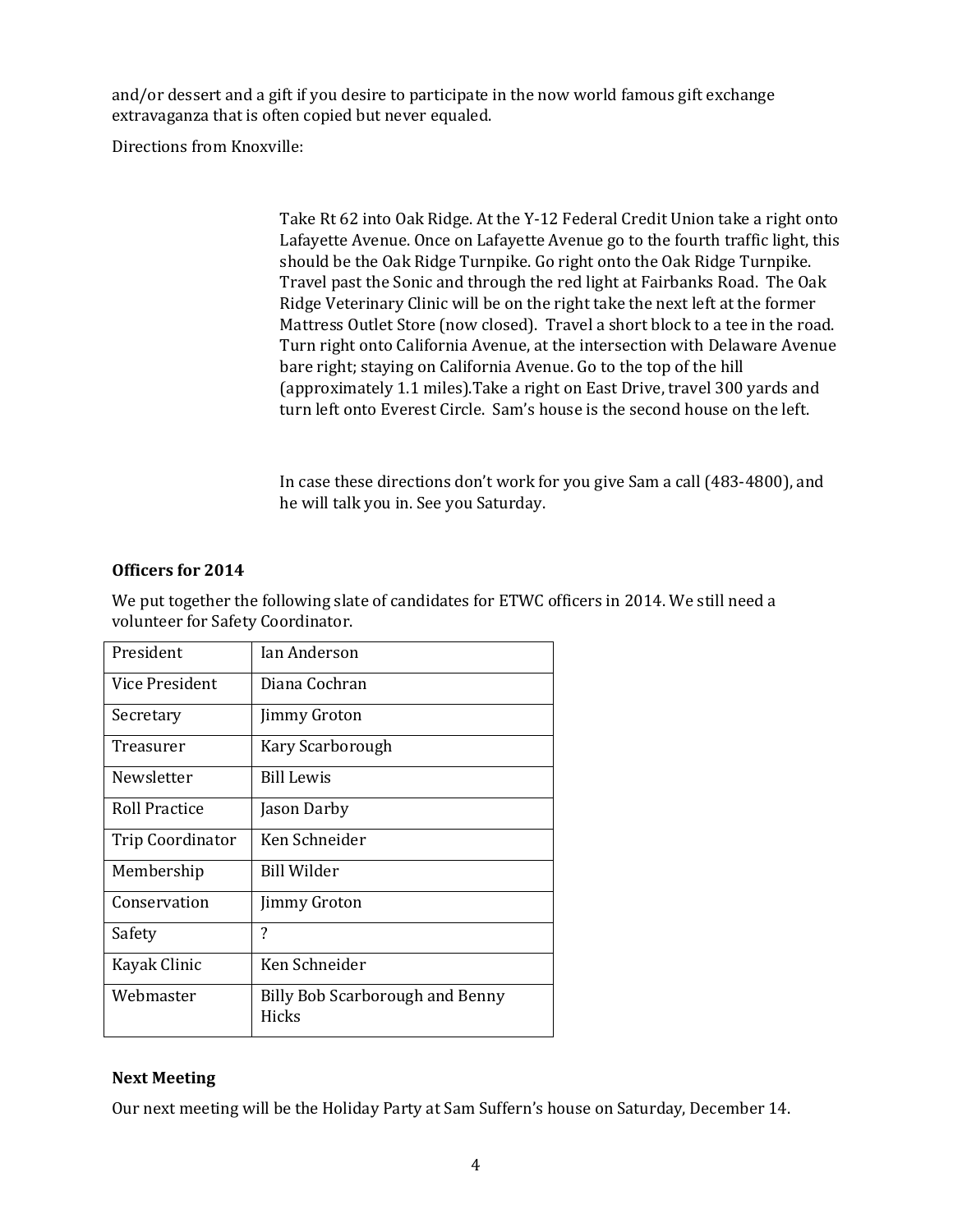# **Trip Reports**

## Middle Ocoee October 5, 2013 John, Bill, and Ken by Ken Walker

It had been a month or longer since any of us had paddled. John had been busy getting married in Germany. Bill was busy getting settled in his new condo. I had been spending my Saturdays doing home maintenance projects. We were all itching for a day on the river. There had been almost no rain for the past month so our options were limited to dam release rivers.

I had been down the Middle Ocoee my first time a year and a half earlier and swam Grumpy's and Broken Nose at the time. I ran the Ocoee my second time a month ago. Bill had been down the Ocoee two times. We convinced John to lead us down it today. We were nervous about putting in at the top and having to make the ferry across the river above Grumpy's Rapid without having any chance to warm up. So we decided to put in below Slice N Dice and take out at the creek below Flipper for a nice warm up run.

The weather was stupendous. There was not a cloud in the sky and with a high temperature of 85F. For October, we couldn't dream for better weather. John and I were in play boats and Bill was in his creek boat. I was glad when John showed up in with his play boat. I can find it disconcerting to show up at the river and find that everyone brought creek boats except me, especially because I am commonly the weakest paddler in the group.



During the warm up lap, we stopped to play at Flipper. The force of the water at Flipper was a little intimidating. I jumped into the rapid and, true to the rapid's name, I immediately flipped upstream. While underneath my boat, I could tell that my paddle was on the wrong side of the boat. With the force of the water pushing against my paddle, there was no hope of getting into the setup position for rolling in that orientation. So I twisted my arms which rotated my paddle to remove the force of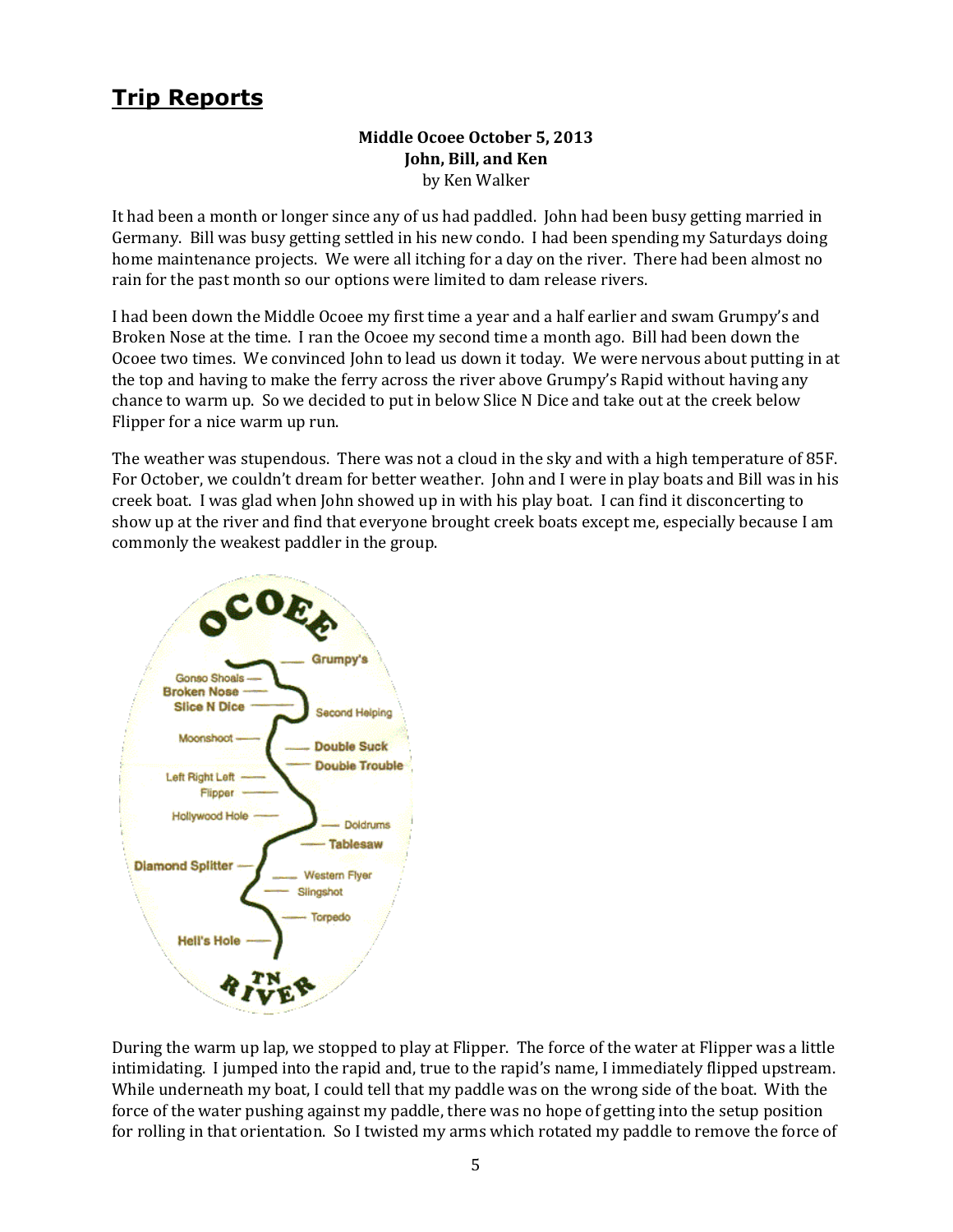the water. I then was able to get into my setup position and roll. I didn't try any more playing at Flipper during the warm up; I was happy to be still in my boat. We continued down to the creek tunnel under the road and got out and made the shuttle up to Ocoee Dam #2 to do the entire Middle Ocoee run.

Doing the warm up run was an excellent idea because it allowed us to ease the nervousness before having to negotiate Grumpy's. Anyone who has run the Middle Ocoee understands that putting in below the dam can be a heart-racing moment, especially if you have had no chance to get used to your boat before getting in the water. Grumpy's has a sticky hole that has killed people. Two rafting customers died in Grumpy's hole earlier this summer so it's something that commands serious respect. The normal line is to put in below the dam on river right and immediately ferry across the river to an eddy on the opposite bank. If you mess up the ferry you can end up in the middle of Grumpy's hole. The noise of water rushing over the dam 75 feet helps increase your blood pressure. When peeling out to do the ferry, you are faced with fast powerful moving water. It's definitely a commit move.

John led; I followed; and Bill took up sweep. We all made the ferry to the other side just fine. When Bill got to the eddy after us, there was no room for him so he continued on down Grumpy's Rapid. Bill hadn't intended to be the lead through Grumpy's but he didn't have much choice. We all made it through Grumpy's without any issues. Having successfully completed a tough roll at Flipper and having made it through Grumpy's helped to greatly build my confidence. But I knew that Broken Nose was waiting for me not far down the river.

We weaved our way through Gonzo Shoals and eddied out on river right just above Broken Nose Rapid. John asked us if we wanted to run the cheat around Broken Nose or go through the meat. We were all feeling pretty good and decided to run the meat. John told me that if I had any trouble, I should head left.

We headed down river right. I saw John go over a drop into some swirling turbulent water and watched him flip. I didn't have time to pick a different line and flipped myself. I knew I didn't want to be upside down long and tried to roll without success. I did get right side up on my second attempt. I immediately heard John behind me telling me to go left. When I heard John say "Go left" I looked ahead and thought "That's not going to happen." Directly in front of me was a ledge and following it was Broken Nose's hole. There wasn't anything I could do but square up, go over the ledge, and hope for the best.

As soon as I went over the drop into Broken Nose's hole, I got flipped. I knew I was stuck in that infamously sticky hole upside down. I felt the force of the water pushing my paddle the wrong direction and knew I would never roll in that orientation. Then that voice inside my head screamed, "Get out of your boat!" Every whitewater kayaker has heard that voice and knows how influential it can be. I almost popped my skirt. But then I remembered how well I had been doing and thought it would be crazy to not even attempt to roll my boat. Thus I decided to block out the sound of that voice in my head. I twisted my arms to release the force of the water against my paddle and eventually got my paddle to the surface of the water. I made a pitiful roll attempt and sucked in a breath of air. On my second roll attempt, I was able to get topside but found myself in the middle of an unintentional stern squirt. I just knew I would flip over backwards. However I quickly took a couple paddle strokes, was able to terminate the stern squirt, and finally was able to paddle out of the hole.

I pulled into the eddy on river right beside a guy who watched the whole thing. He told me that my getting out of the hole was one of the most incredible things he had ever seen. To me, that seemed like quite an overstatement but I very much appreciated the commendation. Bill told me I was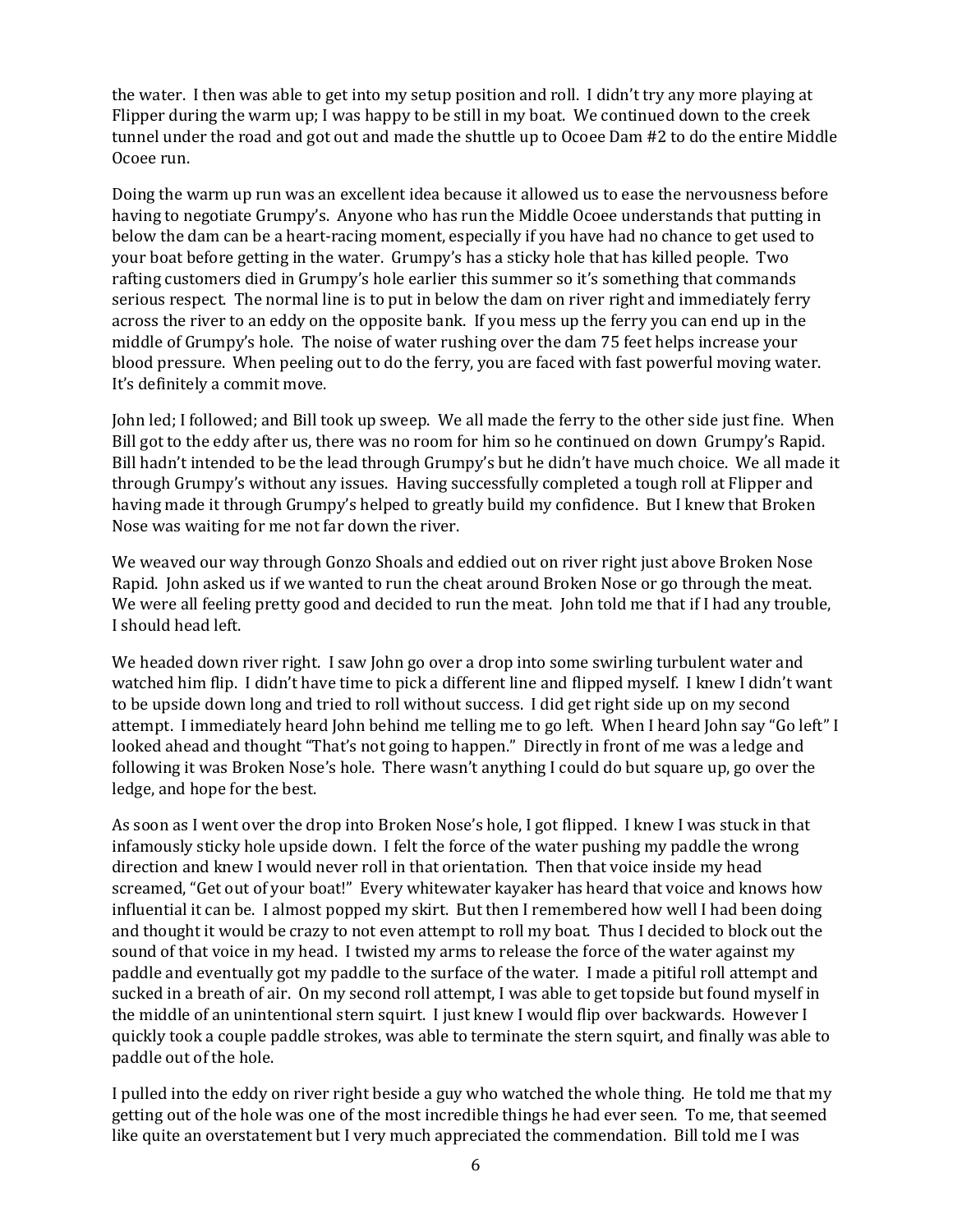upside down in the hole probably about 15 seconds before I was able attempt a role. It seemed like 15 minutes. I have to admit that getting out of that hole was a big confidence booster for me. Thinking clearly when I flip in turbulent water has been quite a challenge for me. Many times I've observed Bill flip in a tough spot and then watch him methodically feel around in the water with his paddle, assess his position, and successfully roll. I've been determined to be able to do the same thing. Finally, this day I was keeping my cool and it made a world of difference.

The rest of the day seemed charmed for all three of us. We all went for the meat of the rapids. Throughout the day, I ran terrible lines and flipped a bunch of times but my roll was good to me. We thoroughly enjoyed the abundance of big waves. At the second visit to Flipper, we played a bit. I got in a real good surf, real good for me that is. We got out of our boats on the rocks at Flipper and took a break and watched others play there.

The next big challenge was Tablesaw. We pulled into an eddy on river right above Tablesaw. The rapid was an impressive site. As far as I could see, plumes of frothing water were violently throwing themselves high in the air. At the beginning of Tablesaw, there is a wave at a 45 degree angle that starts on river left. You must ferry out so that you hit the end of that wave. If you ferry too far you'll pound into a big rock and most likely flip. You must hit the 45 degree wave with a left angle on your boat or experience a guaranteed flip. If you flip at the beginning, you'll experience 45 seconds of frolicking water before things calm down.

I peeled out and ferried out into the flow. However, I did not make it to the far end of the angular wave and ended hitting it right in the meat. I thought "This might be interesting" as I saw myself approaching the fury of that wave. Fortunately, very fortunately, somehow I stayed upright. Having made it through the 45 degree wave, the rest of Tablesaw was like an amusement park ride and was the most fun section of the run for me.

At Hell's hole we ran through the meat. Unlike the last trip, I didn't get flipped backwards this time. Bill flipped in his creek boat but immediately did an offside sweep roll. It almost looked like he never missed a stroke. We played a little bit at Hell's Hole. I was able to get a couple decent surfs in. Once while John was surfing, I thought he was getting flipped. But the next thing we saw was John doing a couple cartwheels and he stayed upright. It was an amazing move. John told us his acrobatics didn't happen on purpose; he was just trying to stay upright.

Finally, we ran Power House rapid right below Hell's Hole. We ran the meat on the right side. Of course I flipped. But I rolled and all was good.

Our Ocoee trip was fabulous. Great weather! Great water! Great friends! We couldn't wish for a better day.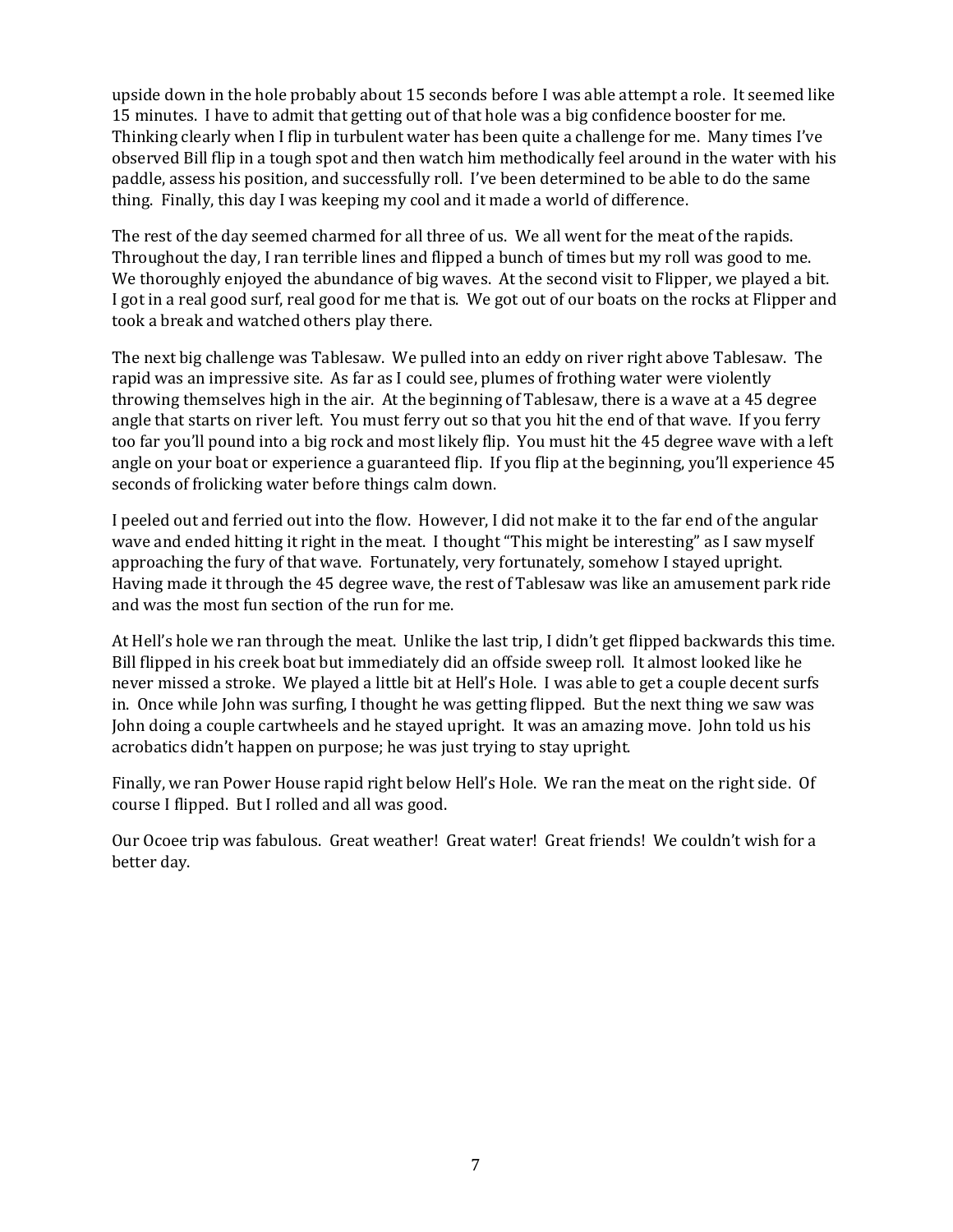

**Bill on the Ocoee**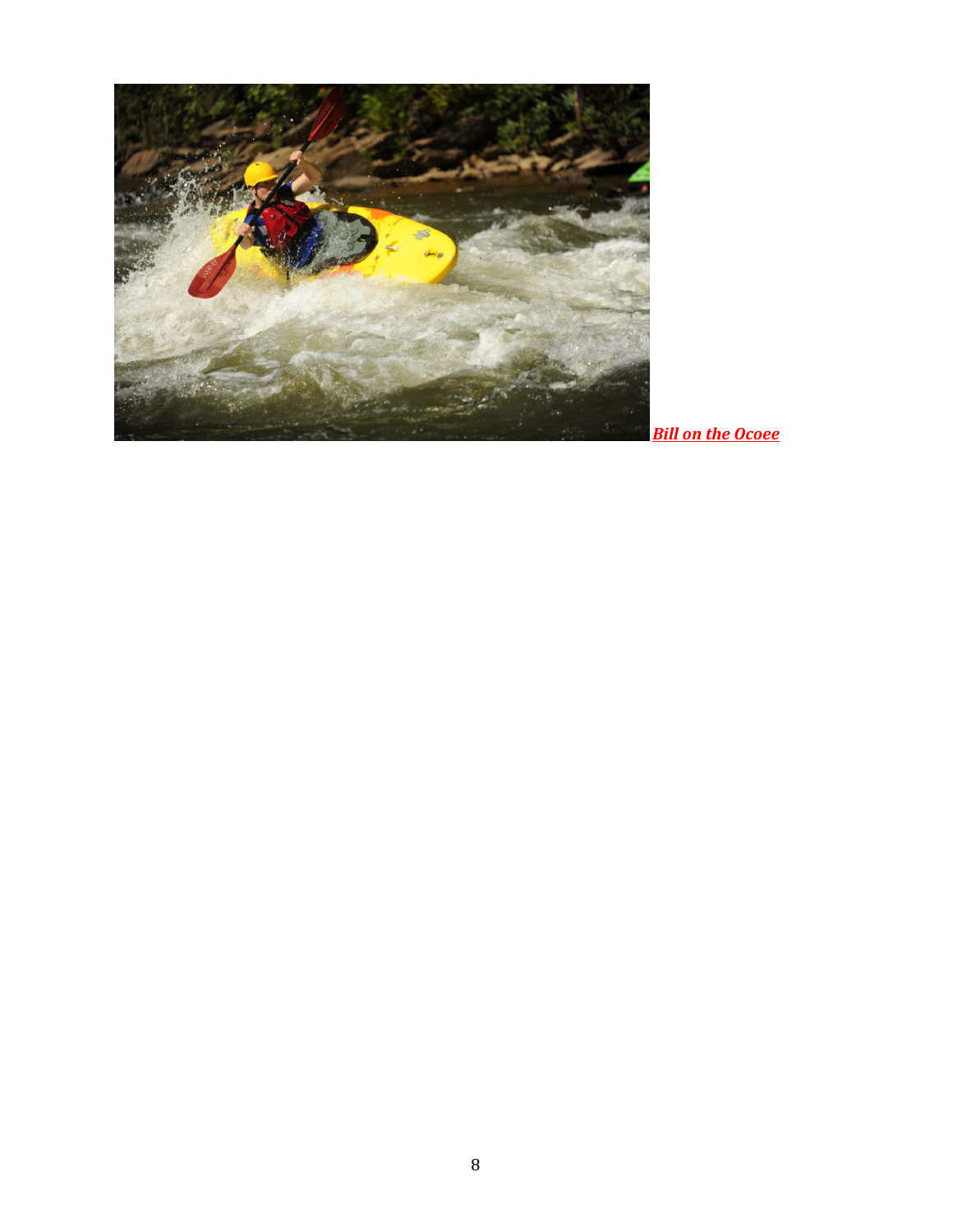# **Cold Water Protection and Hypothermia**

Excerpts from:

**Whitewater Rescue Manual**

By Charles Walbridge & Wayne A. Sundmacher Sr.



The International Whitewater Hall of Fame and Museum is located at the Adventure Sports Center International, McHenry, Maryland

#### **Cold-Water Protection (Pg 24-25)**

Water draws heat from the body 25 times faster than air. Like windchill, the effects of cold water increase when the current is fast. Sudden immersion in snowmelt or spring runoff is extremely debilitating, causing a substantial loss of strength, coordination, and judgment rather quickly. All cold-weather paddlers should select the gear needed for the insulation required to stay warm.

Drysuits and wetsuits both work effectively in cold water. In a wetsuit, air is trapped inside the neoprene material, and the suit fits snugly enough to keep most cold water out. What little water gets inside is quickly warmed by the user's body heat. Drysuits create an actual barrier between the environment and the paddler, eliminating that initial "coldwater shock." Paddling drysuits are made of a waterproof material with latex seals at the neck, wrists, and ankles. The paddler regulates the inside temperature by adding or removing layers of insulation, such as pile or polypropylene. In milder weather, a water-proof shell top or paddle jacket can be combined with pile clothing or a wetsuit for comfort.

The first goal is to protect the torso, which shelters the "core" of the body. The greatest heat loss occurs in the armpits and crotch. Next, pay special attention to the extremities. The head radiates a surprising amount of heat. If the helmet alone is not warm enough, pile or neoprene liners can be worn inside. Neoprene booties cover the paddler's feet, and if the sole is thick enough they can be used alone. Another alternative is to wear lightweight neoprene socks inside sneakers. In cold weather a boater's hands quickly lose the strength and sensitivity needed for effective paddling. Neoprene gloves or mittens are one answer; mittens are warmer than gloves, but more awkward and harder to find. Pogies (mittens that cover both the hand and the paddle) permit direct hand-to-paddle contact for maximum control with a kayak paddle. In borderline weather, carry hand protection along for possible use later in the day.

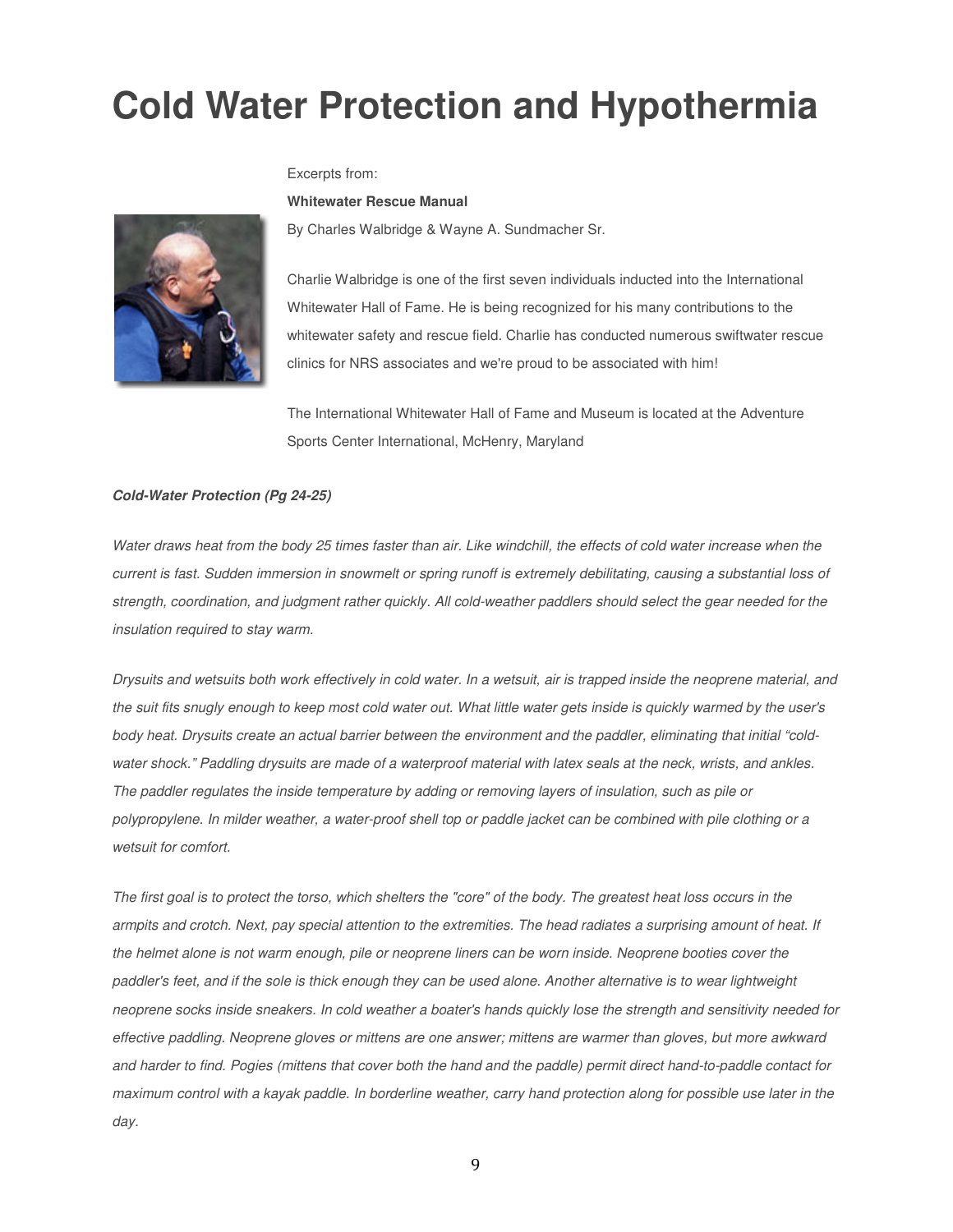#### **Hypothermia (Pg 129-130)**

The human body functions only within a narrow temperature range. Warmth must be maintained to support the chemical and metabolic functions sustaining life. When the body cools below acceptable levels (hypothermia), there is a significant loss of strength, coordination, and alertness. Patients suffering from hypothermia may become unable to paddle effectively or to assist in their own rescue.

Paddlers must often contend with water that is dangerously cold. The effects are felt with surprising speed. Just like the effects of windchill, those of moving water produce an enhanced cooling effect that multiplies the impact of co!d water. But hypothermia does not always occur in cold weather. Unexpected summer storms can soak an unprepared boater, or the wind can steal heat from his body. An unprotected boater who takes a long swim on a cool, overcast day may find it hard to rewarm. An injured victim may experience hypothermia as shock sets in

#### **Levels of Hypothermia**

The human body has three layers; an outer superficial layer, an intermediate layer; and the inner core. The superficial layer consists of the skin and subcutaneous tissue; the intermediate layer is made up of the extremities, skeletal and muscular tissues, and some lesser organs; the inner core contains the most critical organs; the heart, lungs, and brain. When hypothermia sets in, the body prioritizes heat distribution. It works to keep the vital core warm, hoarding the additional calories required to heat parts of the body that are not necessary for survival,

As the body begins to chill, the first signs of hypothermia come in the form of muscle tension and goose bumps. This non-shivering heat generation can double the metabolic rate. As the core temperature continues to drop, shivering begins. These uncontrolled contractions can increase the metabolism to five times the normal rate. Now the body is burning roughly 400 calories per hour. That's approximately the number of calories in two Snickers candy bars. Under the right conditions, the body can still rewarn itself.

At some point, the body starts to realize it is beginning to lose its battle to heat all its layers and decides it can survive without the superficial one. By shunting the blood flow away from the skin and outer tissues, it reduces the flow by about I to 2 percent. Strenuous activity could increase heat output, but the body has limited stores of fuel. Heating the entire body might burn what reserves are left and leave the victim to cool even more quickly.

When core body temperature fails below 95 °F, shivering diminishes. The patient may become confused; reasoning becomes clouded. With continued heat loss, the body decides to sacrifice parts of itself so that the brain can survive. By reducing the area being heated, life is prolonged. First, the body decides it doesn't need the extremities, and carbon dioxide and lactic acid build up in these areas. Then it begins to shut down blood flow to unnecessary organs. And finally, it will limit flow to the three organs that sustain life itself.

As the body continues to cool, the victim begins to lose touch with reality. In some cases. they experience atypical mood swings and may become argumentative or combative when assistance is offered. Once the core body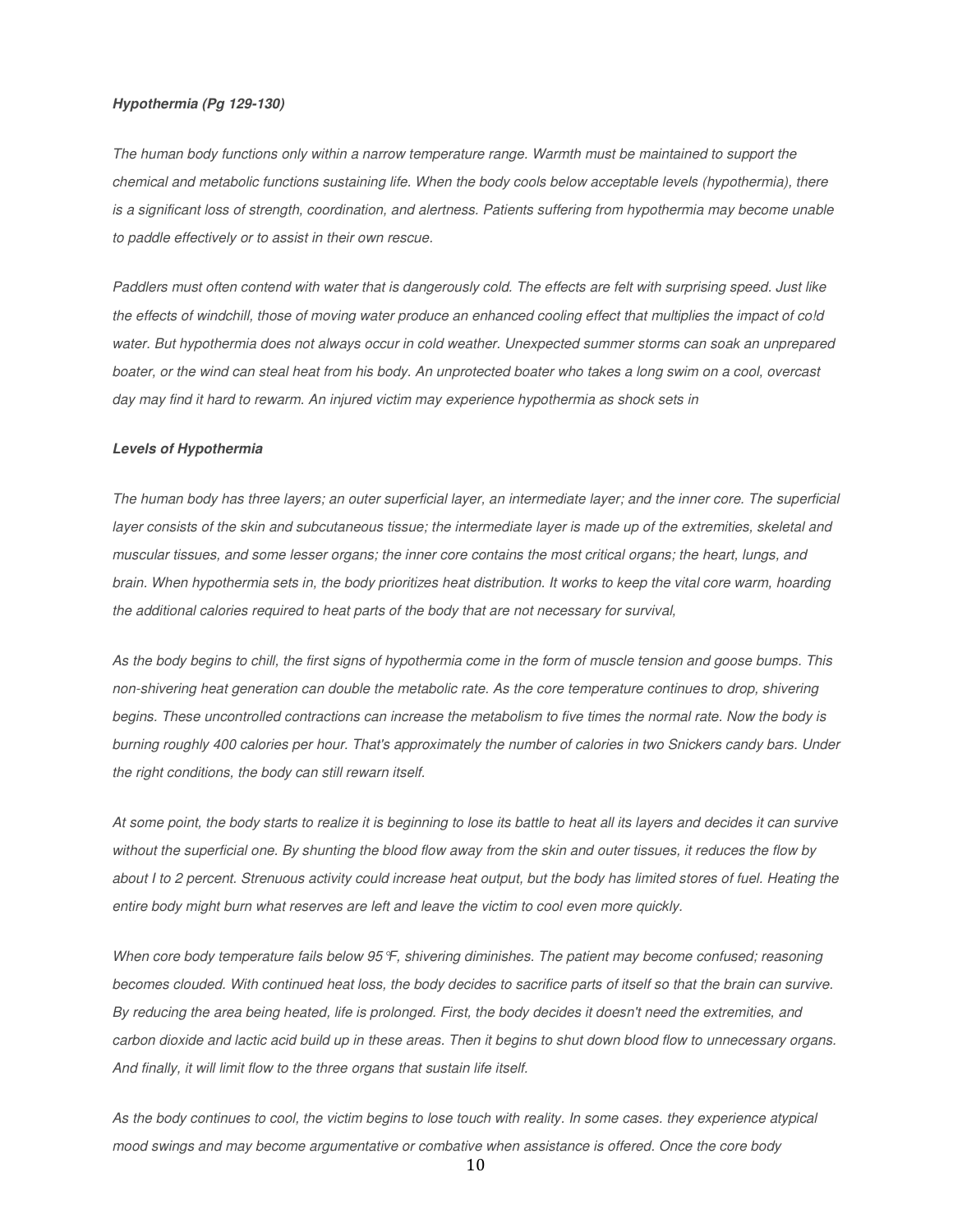temperature drops to 90°F, shivering is replaced by muscle rigidity, and mental facilities are severely impaired. The victim is semiconscious, progressing toward unconsciousness. As the core temperature continues to drop, the metabolic rate diminishes, oxygen consumption drops, and respiration slows. Cardiac output also slows and weakens, resulting in further reduction in blood flow.

As lung and cardiac function diminish, cardiac arrhythmias develop, and ventricular fibrillation, a spasm of the heart muscle, eventually leads to cardiac arrest. A review of hypothermia symptoms follows:

- Temperature above 95°F. Conscious and alert. Vigorous uncontrollable shivering, pain or numbness in extremities, loss of manual dexterity, slurring of speech.
- 90° to 95°F. Conscious. Mildly impaired mental facilities. Diminished shivering is replaced by muscle rigidity.
- 86° to 90°F. Semi- or fully unconscious. Severely impaired mental abilities; may appear intoxicated. Rigid muscles, cardiac arrhythmias.
- 80° to 86°F. Unresponsive, unconscious. Rigid muscles, dilated pupils barely responsive to light, diminishing or nonexistent pulse and respiration, blue-gray skin color.
- 80°F. Ventricular fibrillation, cardiac arrest. Pupils fixed and dilated. Death.

Loss of body heat occurs in a number of ways that may affect a paddler simultaneously:

- Radiation: Heat is given off to a cooler environment directly. The amount lost to cold water is many times that of cold air.
- Conduction: Heat passes out of the body directly into a cooler object, such as the ground an injured person is Iying on.
- **Convection: Heat rises away from the body into the air. Clothing helps prevent this.**
- Evaporation: Heat is removed from the body as water or perspiration evaporates and the skin dries. This is why wet clothing should be removed from hypothermia victims.
- **Respiration: Heat is continually lost as cold air is drawn into the lungs, warmed, and then exhaled.**

#### The Invisible Mistake

Teresa Gryder

Seen with 20/20 hindsight, every major accident was allowed by several minor mistakes. Usually our minor mistakes are forgiven, but when enough of them pile up, something nasty can happen. The most common mistakes involve pride and overconfidence, inadequate equipment, poor fitness, ignorance of risks and hazards, and assumptions that things will remain the same when in fact they are constantly changing. Challenges like cold, high water, equipment failure, delays, hunger and thirst, can happen anywhere, and when they start adding up it's like a snowball rolling down the slope--picking up speed and mass as it goes.

When we suffer and survive the consequences, we are more likely to make an effort to change our behavior. When I am involved with something going south on the water, I make lists of what we did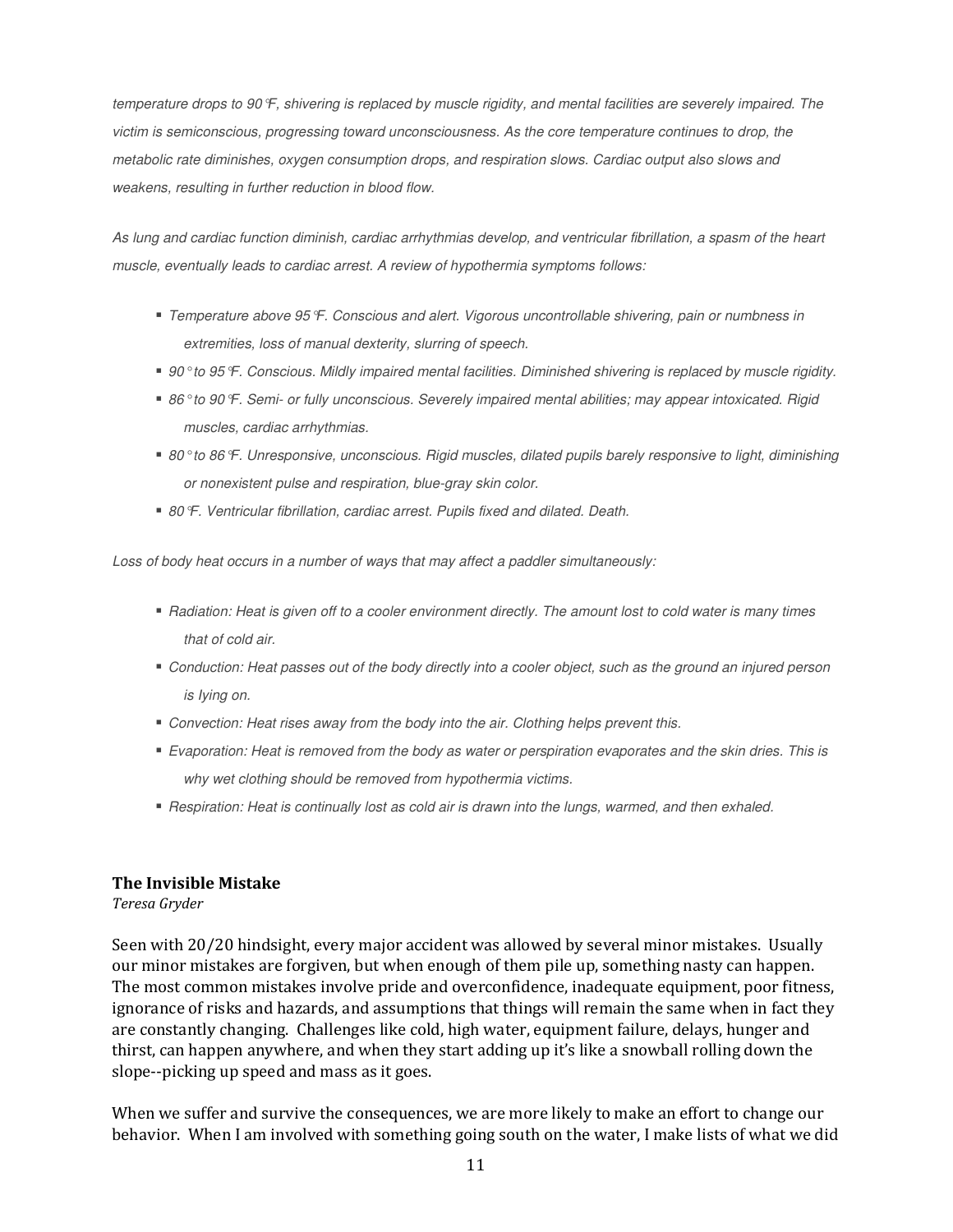right and wrong, and what we might do differently the next time. The mistake I personally am most likely to make is one that nobody but me can recognize until after the fact. That mistake is to go when I should not go.

It is important to be cautious, to advance incrementally, to get comfortable on easy water before venturing onto harder stuff. Once you have run that harder stuff, it's easy to think that you are now qualified, and you can go do it any time and have a good time. But this is not true. Just because you survived a hard run once doesn't mean you're adequately skilled to paddle at that level all the time. Even on easy water, the unexpected happens. Even on familiar runs, you have good days and bad days. The trick is to recognize bad days before they happen.

This is easier said than done. There are many forces that propel us forward even when a bad day is somewhat predictable. Our motivators are simple, like friends who are expecting us, or trips we said we'd lead, or the fact that we only get one day to boat this week and if we don't go, we don't get another chance. Sometimes people run rapids because there's good safety set up that day, or there's a photographer shooting, and they really want that picture.

Russ Sturges has a story about a near drowning on Agua Azul in the 2013 Survival Report in Outside Magazine. He and his crew of class V paddlers had scheduled themselves a little tight while paddling in Mexico, and ended up driving most of the night before an important film shoot. Russ said "we were really pushing ourselves to get this helicopter footage on the Agua Azul". Russ even had a broken nose and two black eyes from a previous run. Still they were not about to miss the opportunity to style the falls for posterity--in front of a professional photographer in a helicopter.

They got up early, got in their boats, and paddled to the place where the shoot was to begin. When the helicopter showed up, they started firing up these drops. One of their number blew his line, lost his paddle, and was unable to hand roll up in a boiling eddy. He had to swim, and the currents took him deep. He was unconscious when he came to the surface. They were able to get him to shore and did CPR on him for a few minutes before he started breathing again. He is alive and well today.

There are many stories like this. It could have happened on a day when they were not tired, but they were tired. Going paddling when you are tired, injured, sick or even just run down, is commonplace. Most of the time the river lets you get away with it. We like to say that whitewater boating is forgiving, compared to climbing, because we can swim but we can't fly. But it isn't that simple. Cumulative mistakes make for bad situations. A whole group of people who don't respect their limits is worse than one individual. It is incumbent upon us to watch ourselves and our paddle mates.

If there is one thing that you and only you are responsible for, it is your own health and energy level. Nobody else knows how you feel inside. We are all capable of pushing on through. We make ourselves work when we aren't well. But we don't have to make ourselves play.

I'm not immune to this mistake. Sometimes, I don't know how I feel inside. It is possible to be quite disconnected. Recently I launched on Sandy Gorge after an illness thinking I was fine, only to discover that I was shaky and weak. I launched on Canyon Creek on a normal gray November day, only to wish that I'd stayed at home with a hot water bottle on my uterus. I crawled miles out from the Chattooga after launching with a queasy stomach. I have done it more times than I care to list, and got away with it. But sometimes you don't get away with it. I am working on judging my own condition better. Up until I have launched, the decision to go at all is under review. There is no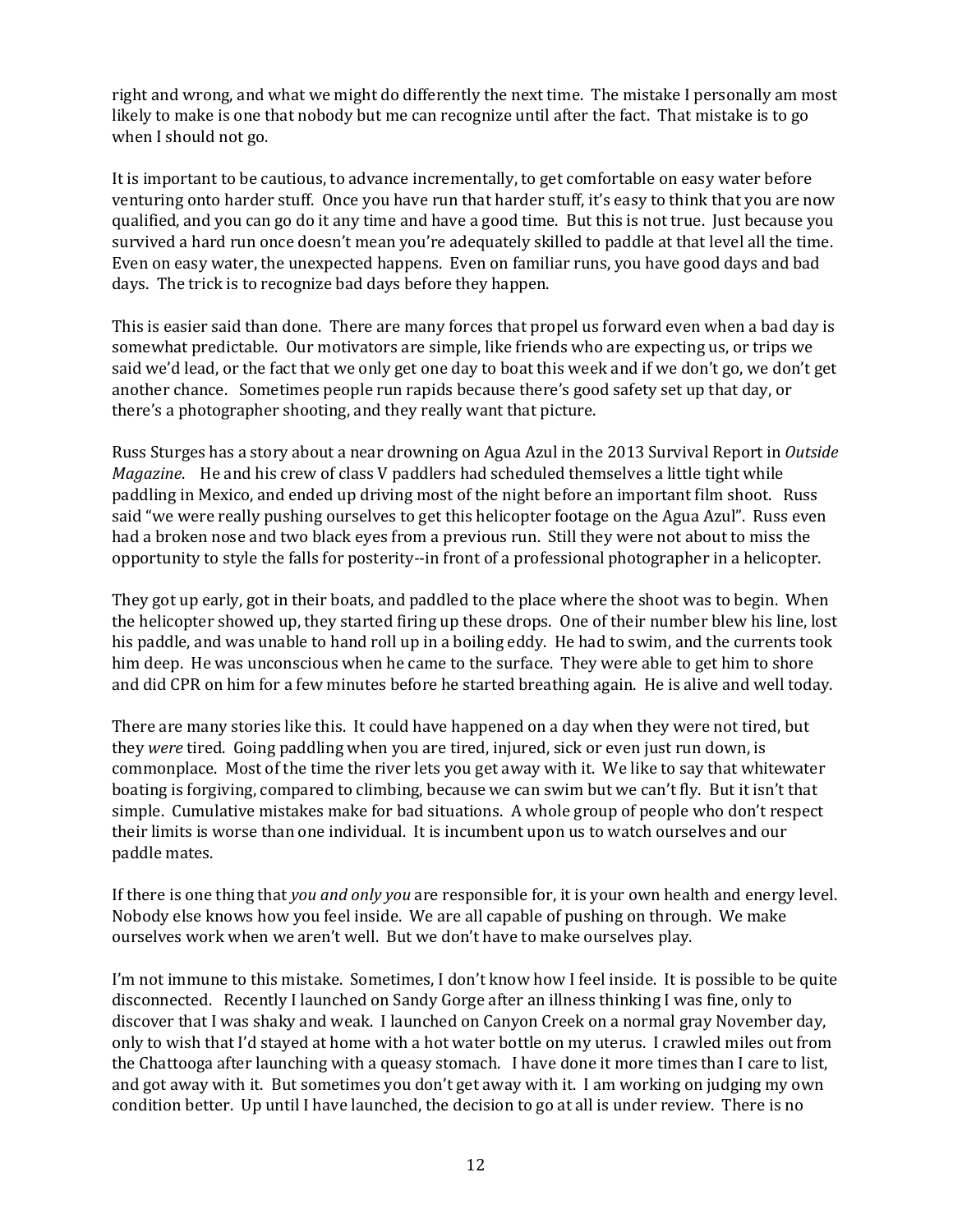shame in running shuttle, taking photos, or going for a hike instead. On the river I want to be a strong link in a good solid chain, not the weak link because I made an invisible mistake.

## A Checklist of Things You Can Do to Reduce Mistakes:

- Choose runs that are easy for you, and do hard and daring moves to challenge yourself.
- $\%$  Listen to your body, and let it tell you to take a break sometimes.
- *<sup>1</sup>* Don't go to remote locations when you feel under-the-weather.
- If you get tired on the water, get serious about fitness and choose easier runs in the meantime.
- $\mathcal Y$  Dress warmly, eat well, and bring supplies for yourself and to spare.
- $\mathcal{F}$  Be honest with yourself about your skills and experience.
- $\mathcal{F}$  Be clear about the group and how much support they might need or conversely, be able to give.
- **EXECUTE:** Keep your mind open about how you're feeling, the conditions and the group's strength.
- $\mathcal Y$  Abort from launching or walk out if at any time it is the smart thing to do.
- $\mathcal{F}$  Be aware of any "shoulds" in your thinking that influence your decisions.
- Be willing to speak your mind if something doesn't feel right, even if it's just a feeling.

# ETWC Forum

Check out the latest action on our forum at:

http://etwcweb.com/discuss/index.php?mode=index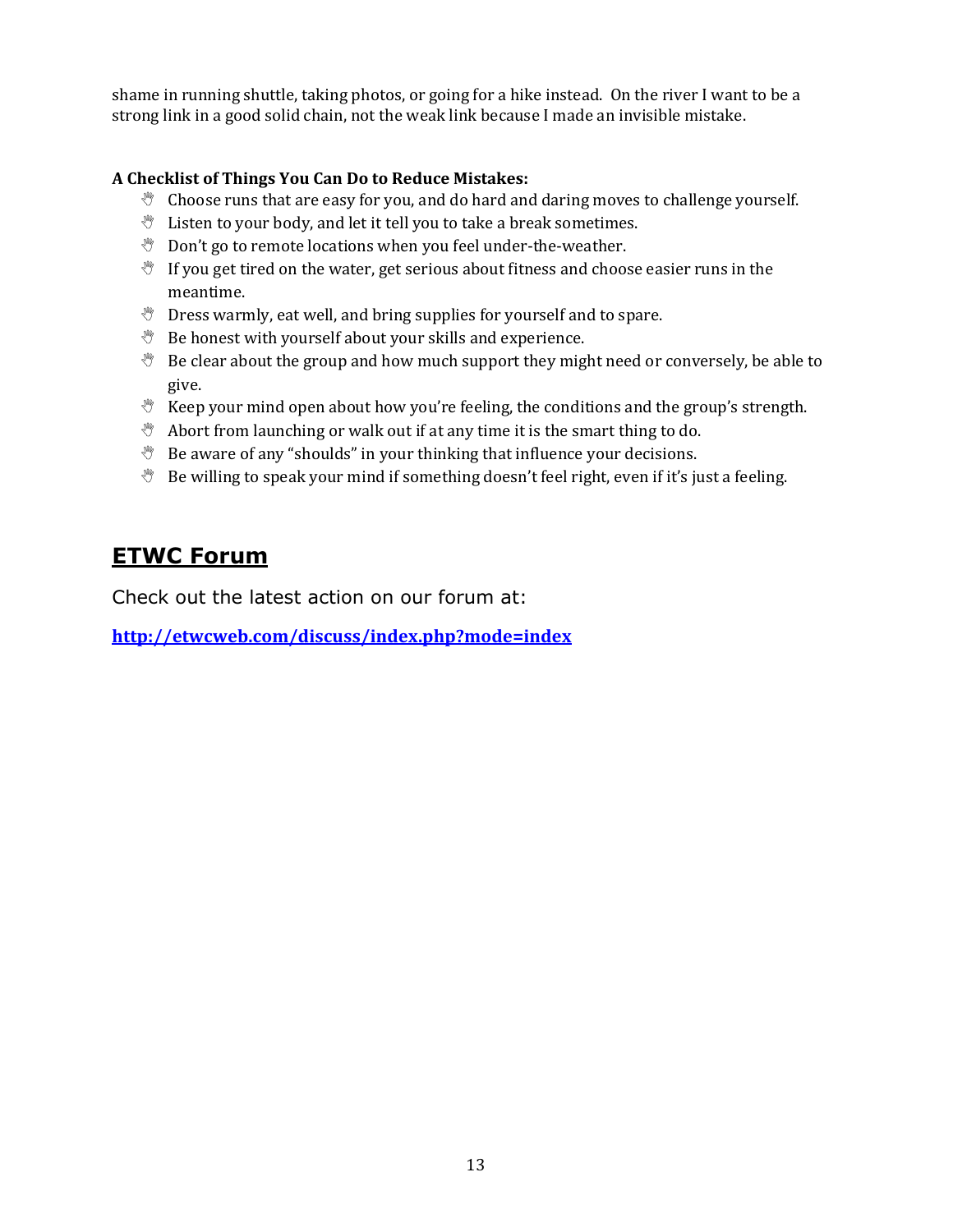# Winter Roll Practice Friday Nights, Oak Ridge Civic Center

Remember roll practice on Friday!



**East Tennessee Whitewater Club Oak Ridge Civic Center Pool** 

> **FRIDAY NIGHTS** 8:30 - 9:45 pm

Date | Coordinator | Phone 12/6/2013 Diana Cochran 12/13/2013 Mark Belvelhime 12/20/2013 NO PRACTICE 12/27/13 NO PRACTICE 1/3/2014 | Rick Zingg 1/10/2014 | Rick Zingg 1/17/2014 Donna Price 1/24/2014 Beth Housley 1/31/2014 NO PRACTICE 2/7/2014 Rick Zingg 2/14/12014 Need volunteer 2/21/2014 Angela Wood 2/28/2014 Need volunteer

Thanks to all of our wonderful coordinators! If

you can't make your assigned date, contact Jason Darby at wepaddle@bellsouth.net or 865-803-1899

# Trip Reports!

Nothing excites our fair weather paddlers to come out and join the fun more than a good trip report… love that gnarly creeker stuff!

Please send reports to Yours Truly at bill.lewis865@gmail.com

# PROGRAMS

We are always looking for interesting programs for our meetings. If you have a program or an idea please contact Rick Zingg at 675-4184 or zinggds@gmail.com